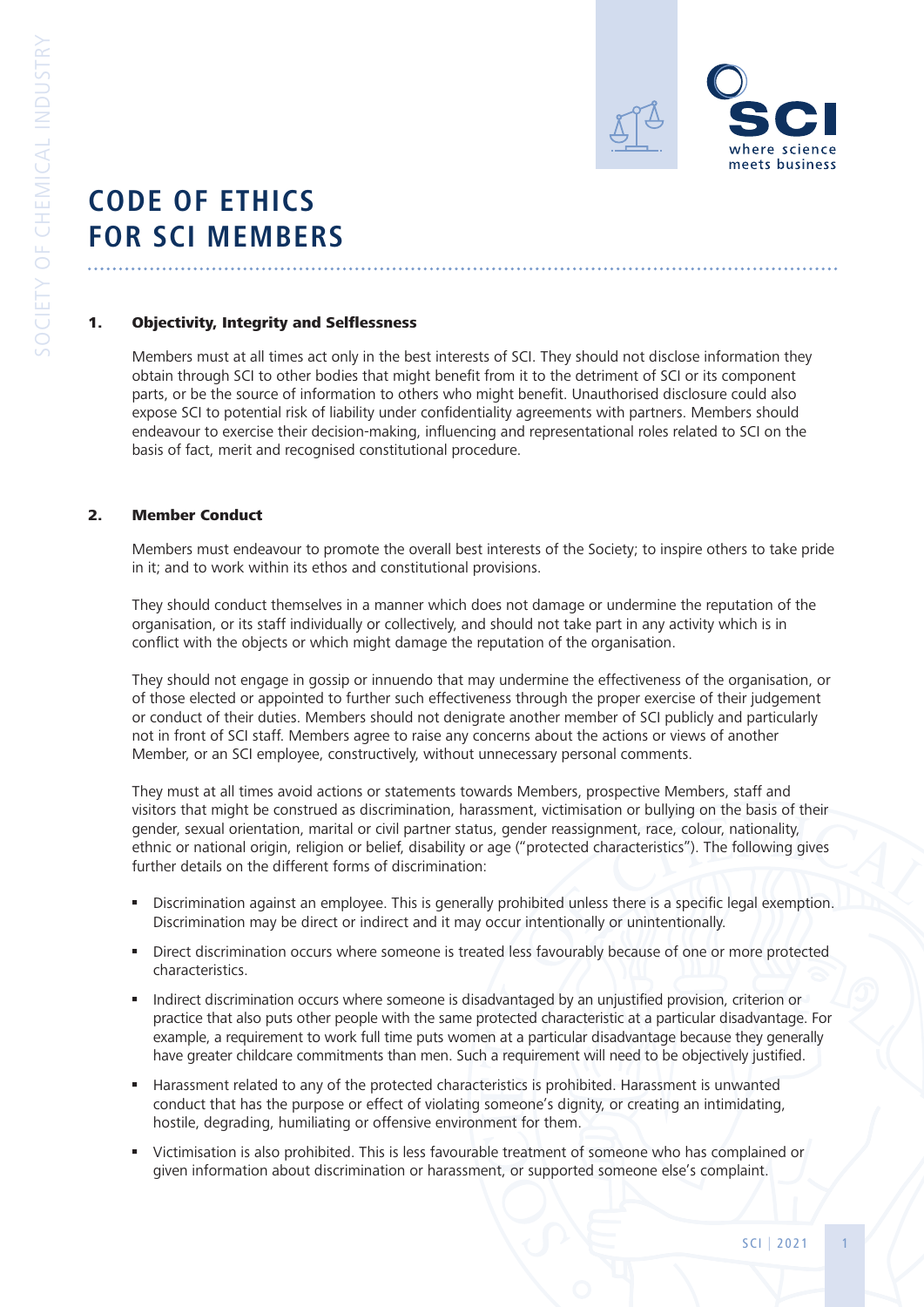Member communications with the Secretariat which go beyond agreed day to day activities (particularly contentious issues or complaints) should be routed via the Directors rather than directly to a staff member.

 Members should take care to note that close personal relationships between a member and a staff member which go beyond the boundaries of a professional relationship may place one or both parties in a difficult position, and have consequences way beyond their respective areas of responsibility. Similar considerations apply to strong personal antipathy.

## 3. Membership of SCI Interest Groups

 Members who join SCI Interest Groups agree to abide by the terms of the SCI Membership Rules and any additional group procedures which may be approved by MAC from time to time.

#### 4. Accountability

 Members must recognise that incorporation by Royal Charter and as a Registered Charity places SCI, and especially the Executive Director, under legal constraints over and beyond those applicable to regular companies through regulatory and fiscal compliance.

#### 5. Resolution of Problems

 Members must use their best endeavours at all times to work with the Executive Director and other Directors (or Chairman of the Board of Trustees if the Executive Director is involved personally) to resolve any actual or potential conflict or problem arising. If it cannot be resolved, or if it is felt to be so serious as to risk compromising the overall stability or probity of the organisation, it is the duty of those concerned to ask for the matter to be placed on the agenda for a meeting of the Board of Trustees. On that occasion (or in any sub-committee formed for the purpose) those concerned should disclose all relevant facts, and be given the opportunity to defend their conduct.

#### 6. Consequences of non-compliance

Members should be mindful of the following section of the SCI Rules:

 *"If a complaint of misconduct about a Member of the Society is made to the Board of Trustees and that complaint, the Member first, having been given the opportunity to resolve the issue with the Chairman of the Board of Trustees and failing that second, having been given an opportunity of being heard in his own behalf before the Board of Trustees, is in the opinion of the of the Board of Trustees sufficiently established, the Board of Trustees may, by resolution as hereinafter provided, suspend the Member from rights of membership for such a period as the Board of Trustees may determine, or the Board of Trustees may in like manner determine that his membership shall be terminated and thereupon he shall cease to be a Member. If the Member of the Society is also a Member of the Board of Trustees then he shall, in addition to being suspended or having his membership of the Society terminated, also have his membership of the Board of Trustees suspended or terminated as the case may be."* 

 *In the event of it being brought to the notice of the Board of Trustees that any Member has been guilty of misconduct or has been:*

- *A) found guilty of any criminal offence involving fraud or dishonesty; or*
- *B) committed to prison for any other criminal offence;*